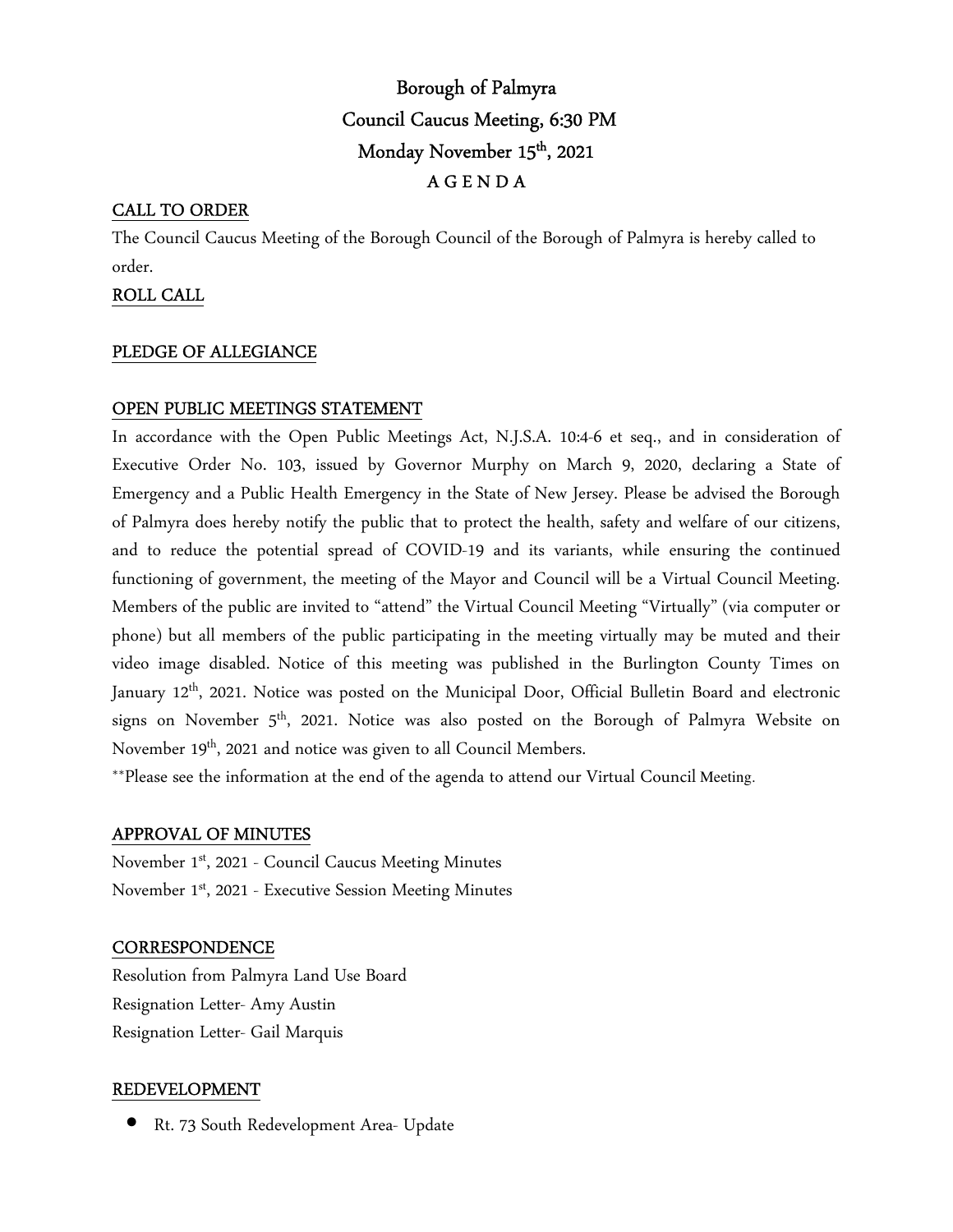- Outlaw Training & Fitness/620-622 Highland Ave Redevelopment Project Update
- Sea Box/ELM Office LLC, 321 E. Broad Street Former Knights of Columbus Property- Update

## PROFESSIONAL UPDATES

Andrew Brewer, Maraziti, Falcon, LLP William Kirchner, ERI

## REPORTS

Palmyra Board of Education Liaison PHS Student Representatives

## PRESENTATION

2021 Municipal Best Practices Inventory

## PUBLIC COMMENT

We request those participants wishing to have or make a Public comment, email their questions or comments in advance to Municipal Clerk Rita Jackson at djackson@boroughofpalmyra.com. The opportunity to submit comments prior to meeting expires at 12:00 PM on November 15th, 2021 You must include "Meeting Question/ Comment" in the subject line and your name and full address for your comment to be considered valid. Comments submitted in a timely and complete manner will be reviewed and read during the virtual Council Meeting; it may be necessary to follow-up with persons submitting comments at a later date. All comments will become part of the record and included with the Meeting Minutes.

For those choose to "attend" the Virtual Meeting, Mayor Tait will open the meeting to the public for comments. Comments should be limited to no more than (2) two minutes. All comments will become part of the record and included with the Meeting Minutes.

## ORDINANCES ON SECOND READING public hearing November 15<sup>th</sup>, 2021

Ordinance 2021-14, An Ordinance Amending Ordinance 2021-05 Concerning Administrative Review and Approval of Minor modifications and/or Field changes to previously approved site plans

Ordinance 2021-15, An Ordinance of the Borough of Palmyra, County of Burlington, State of New Jersey Amending Chapter 190, Article III of the Code of the Borough of Palmyra Entitled Parks and Recreation Areas

Ordinance 2021-16, An Ordinance of the Borough of Palmyra, Burlington County, in the State of New Jersey Amending the Sewer Connection Fees.

Ordinance 2021-17, Ordinance of the Borough of Palmyra, County of Burlington, State of New Jersey Approving an Application for a Long-Term Tax Exemption and Authorizing the Execution of a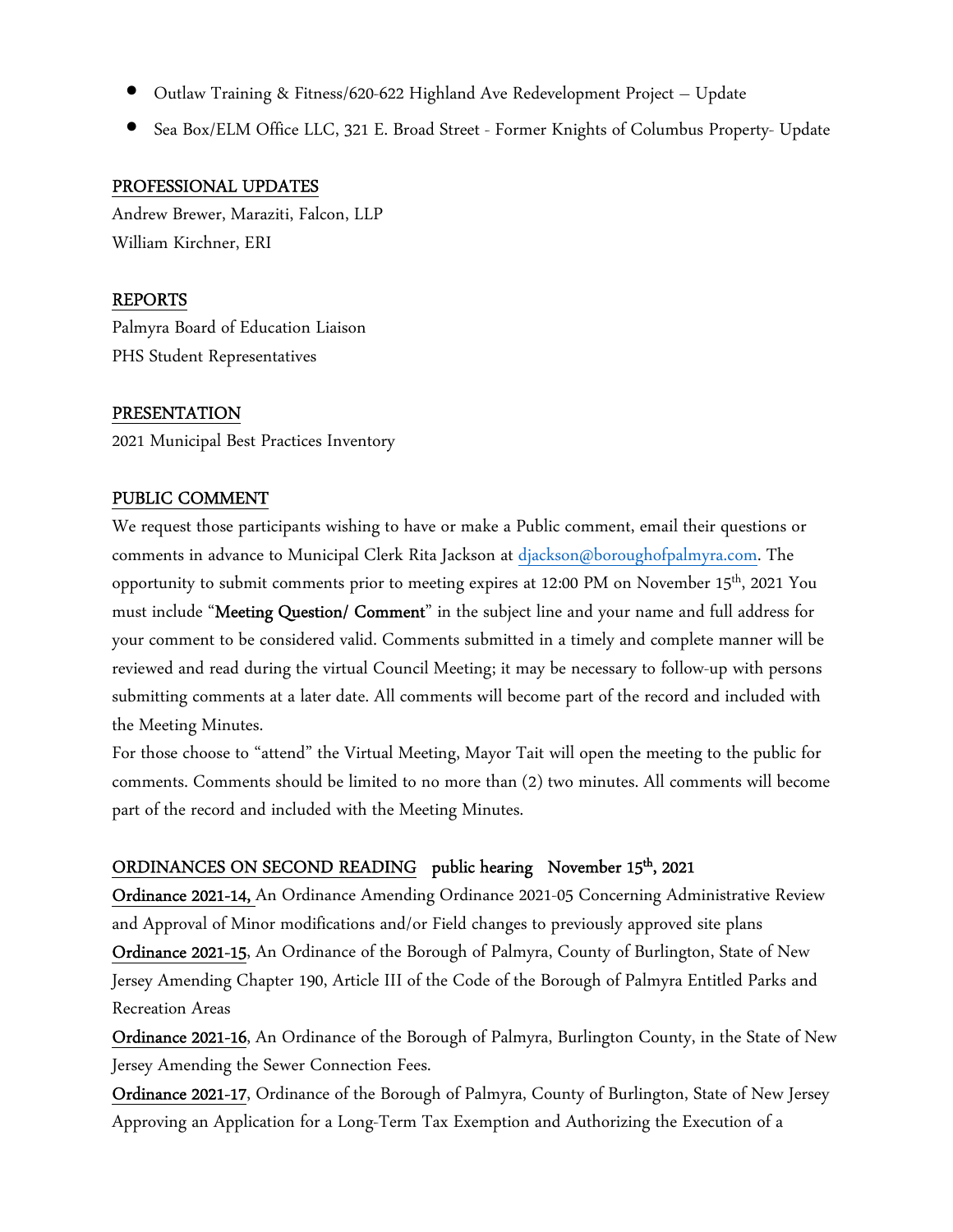Financial Agreement for a Tax Exemption for an Urban Renewal Project with Respect to the Property Commonly Known as Block 156, Lots 2, 2.01, 3.01,4.01,5.01,6.01 (Future Lot 2.03) on the Tax Map of the Borough of Palmyra

### RESOLUTIONS

Resolution 2021-221 thru and Resolution 2021-224 will be enacted as a single motion, if any resolution needs additional discussion, it will be removed from the consent agenda and voted on separately

Resolution 2021-221 Awarding a Contract to Allrisk Inc per Invoice # 2021-SI-17190 New Jersey State Approved COOP# 65MESCCPS ESCNJ-Bid Number ESCNJ 17/18-34 Disaster Recovery in the Amount of \$23,713.11 Subject to the Certification of the CFO

Resolution 2021-222, Resolution Authorizing the award of a Non-Fair and Open Contract Frenzel Auto Repair, Public Road, Palmyra, NJ for Auto Repair and Maintenance for the Borough of Palmyra Resolution 2021-223, Resolution Authorizing the Payment of November 2021 Bills in the Amount of \$1,917,568.60

Resolution 2021-224, Resolution Authorizing the Execution of a Redevelopment Agreement between the Borough of Palmyra and Palmyra Urban Renewal Entity, LLC. Pursuant to the Local Redevelopment and Housing Law N.J.S.A. 40A:12A-1 et.seq

### MOTION TO APPROVE TREASURERS' REPORTS

• October 2021

#### PUBLIC EVENTS

- PIA Winter Festival
- Santa Visit December 3rd, 2021

## DISCUSSION ITEMS

- Borough Hall staffing/reopening to the public, Legion Field, Community Center, Council Meetings - Covid-19 update
- Mandatory COVID-19 vaccinations/testing for Borough Staff
- Salaries Review Committee misc. issues
- 313 Delaware Ave trash accumulation
- Alcoholic Beverages Consumption in Public Places
- Fund Balance (Surplus) usage policy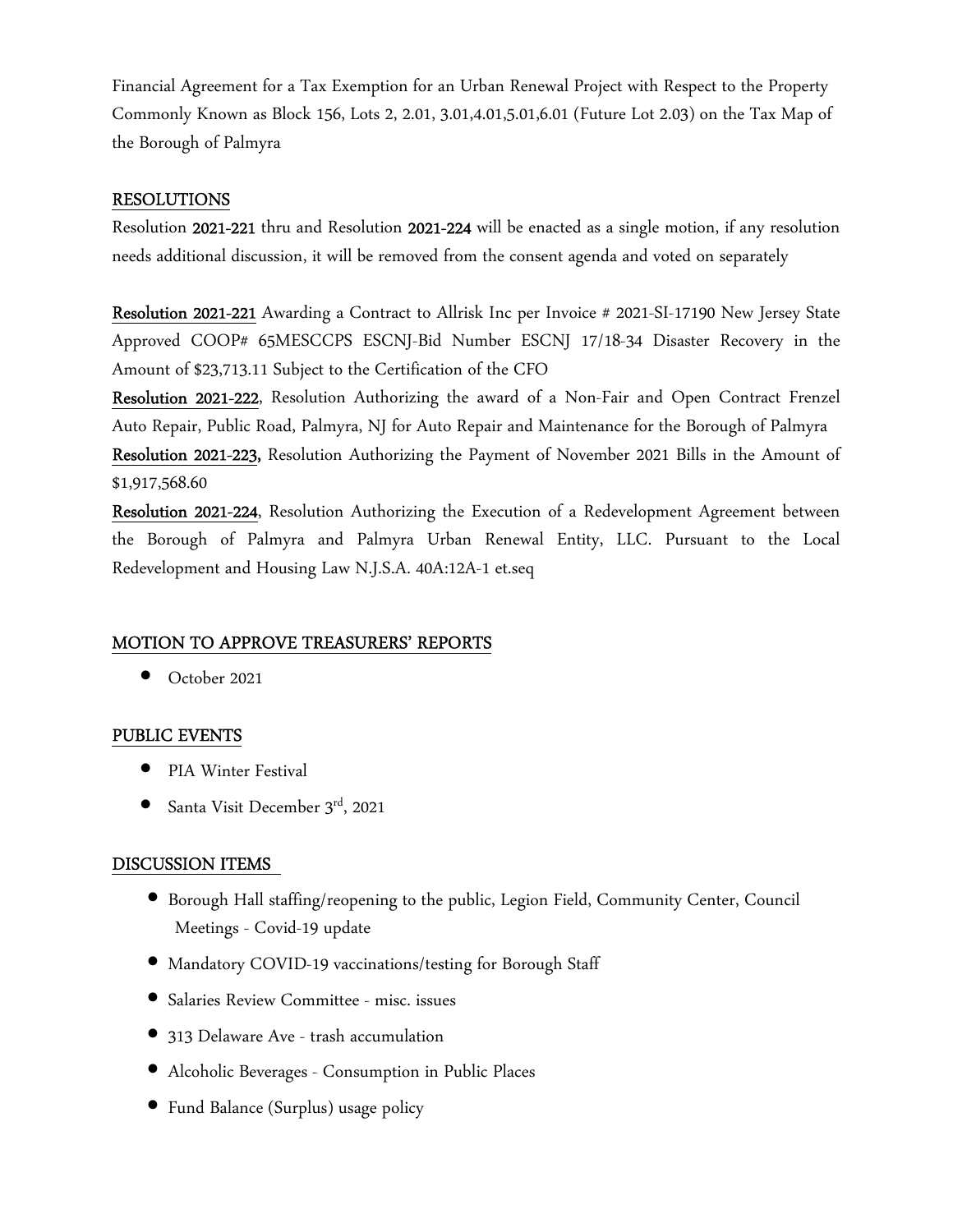- Accessory Structures/cargo containers Zoning/Land Development Ordinance amendments
- Sewer lateral responsibility ordinance, Sewer fees, potential water usage billing
- DVRPC Local Bicycle/Pedestrian Planning Assistance Program
- Clothing Collection Containers

### ADMINISTRATORS REPORT

- TACO/Code Enforcement Officer positions
- 2022 Budget
- Road improvement projects liquidated damages
- 202 Cinnaminson Ave storage container
- Request for Proposals/Professional Services due December  $3^{\text{rd}}$  at 12:00 Noon
- Misc. items as necessary

## ONGOING REMINDER PROJECTS

- Purchase Orders Council signature requirement
- Sidewalk/snow & ice removal Ordinance
- Handicap Parking Sign Ordinance
- Parking Ordinance additional amended code subsections required
- Veterans Affairs Committee Ordinance
- Accessory Structures/cargo containers Zoning/Land Development Ordinance amendments
- Trash Collection Republic Services and potential inhouse collections

## MAYOR / COUNCIL COMMITTEE REPORTS AND COMMENTS

Resolution 2021- Resolution Excluding the Public from Certain Meetings Pursuant To Section 8 of the Open Public Meeting Act C. 231 P. L. 1975 for matters relating to:

## ADJOURNMENT

\*\*\*Agenda is draft and subject to change as additional items may be added or deleted as necessary before meeting begins.

## To attend the Virtual Council Caucus Meeting: